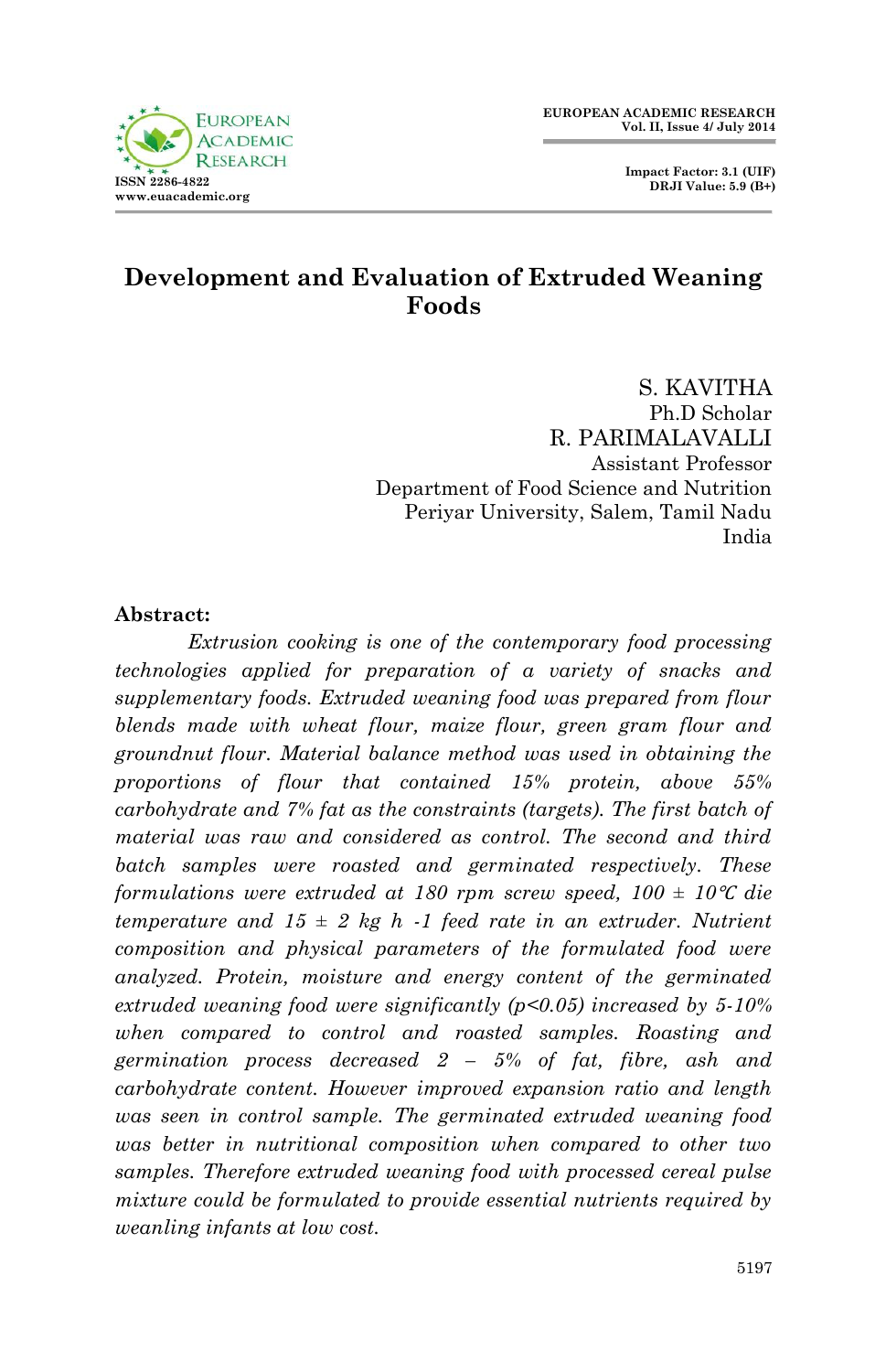**Key words:** Extrusion, Weaning foods, Germination, Roasting

## **Introduction**

Weaning is the gradual replacement of breast milk by a good mixed diet (Issac and Koleosho, 2012). Weaning foods are needed to fill the gap between the total nutritional needs of the child and the amount provided by the breast milk and also bridge the change in milk diet to adult food (WHO, 2000). A variety of complementary foods are commercially available with high nutritive value, which are directly used for instant preparation of gruels. However these products are beyond the economic means of most families. So mothers use traditional gruels – water suspensions of maize or sorghum, as complementary foods for infants. These gruels usually have low energy density and poor protein, vitamin and mineral contents (Njongmeta et al, 2003). Thus, protein-energy malnutrition is a common problem among infant and children in the poor socioeconomic groups of developing countries.

Traditional complementary food could be improved by combining locally available food that complement each other in such a way that the new pattern of amino acids created by this combination is similar to that recommended for infants (Mensa-Wilmot et al, 2001). Processing technique used for weaning food has been largely fermentation, sprouting/germination, extrusion and less often toasting (Obizoba and Ati, 1981). Fermentation and germination can reduce the high bulk of traditional complementary food by reducing the viscosity of the cereal gruel or porridge (Potter and Hotchloss, 1995).

Extrusion cooking is one of the contemporary food processing technologies applied for preparation of a variety of snacks, specialty and supplementary foods (Riaz, 2006). Extrusion alters the nature of many food constituents, including starches and proteins, by changing their physical, chemical and nutritional properties (Filli and Nkama, 2007).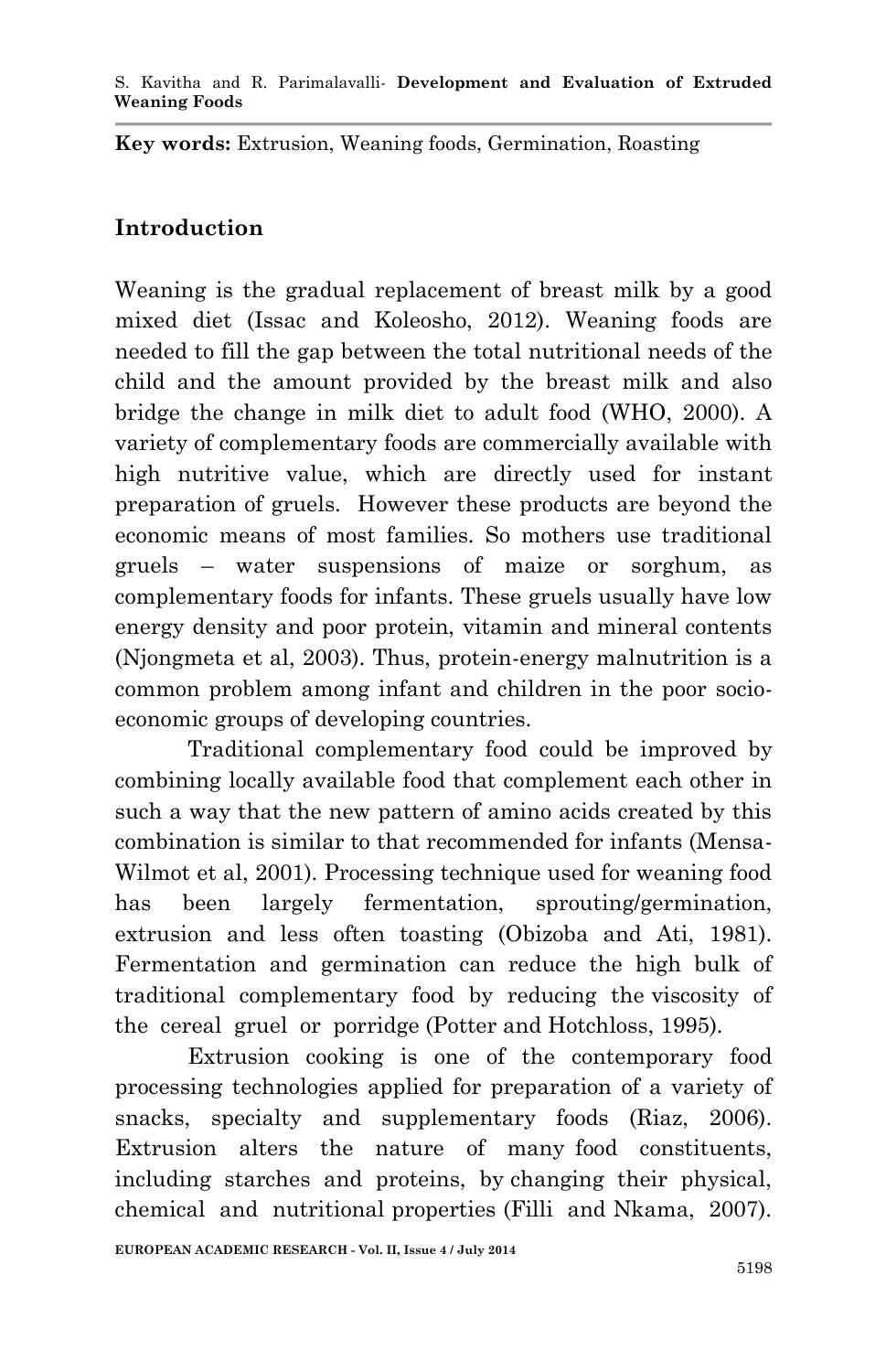Destruction of secondary compounds, gelatinisation of starch, increases in soluble dietary fiber and reductions of lipid oxidation generally improve the nutritional quality through extrusion of food and feed mixtures. Changes in proteins and the amino acid profile, carbohydrates, fiber, vitamins, minerals and some non-nutrient components of food and feed mixtures depends on raw material characteristics (e.g., composition and particle size) and processing conditions (Athar et al., 2006). The objective of this research is to determine the effect of two types of processing methods (roasting and germination) on the nutrient composition of extruded weaning foods.

# **Materials and Methods**

**Source of raw materials:** Wheat, maize, mung bean and groundnut were purchased from the local market, Salem, Tamil Nadu.

**Processing of materials:** The materials were cleaned to remove dirt and stones, washed, shade dried and divided into three batches. The first batch of material was raw and considered as control. The second and third batch samples were roasted and germinated respectively. Roasting and germination were done by the standard procedures: wheat (Abbey and Mark-Balm, 1988; Tochampa et al, 2004), maize (Housson and Ayenor, 2002; Jowitt, 1977), mungbean (del Rosario and Mubarak, 2005; Chau and Cheung, 1998) and groundnut (Abayomi et al, 2002; Ahmed and Schmidt, 1979).

**Composition of weaning food:** The flours were blended in a ratio obtained via the material balance method using protein (15%), carbohydrate (above 55%) and fat (7%) as the constraints (targets) (Bureau of Indian Standard, 2007). The formulated product contained 39 % of wheat flour, 34 % of maize flour and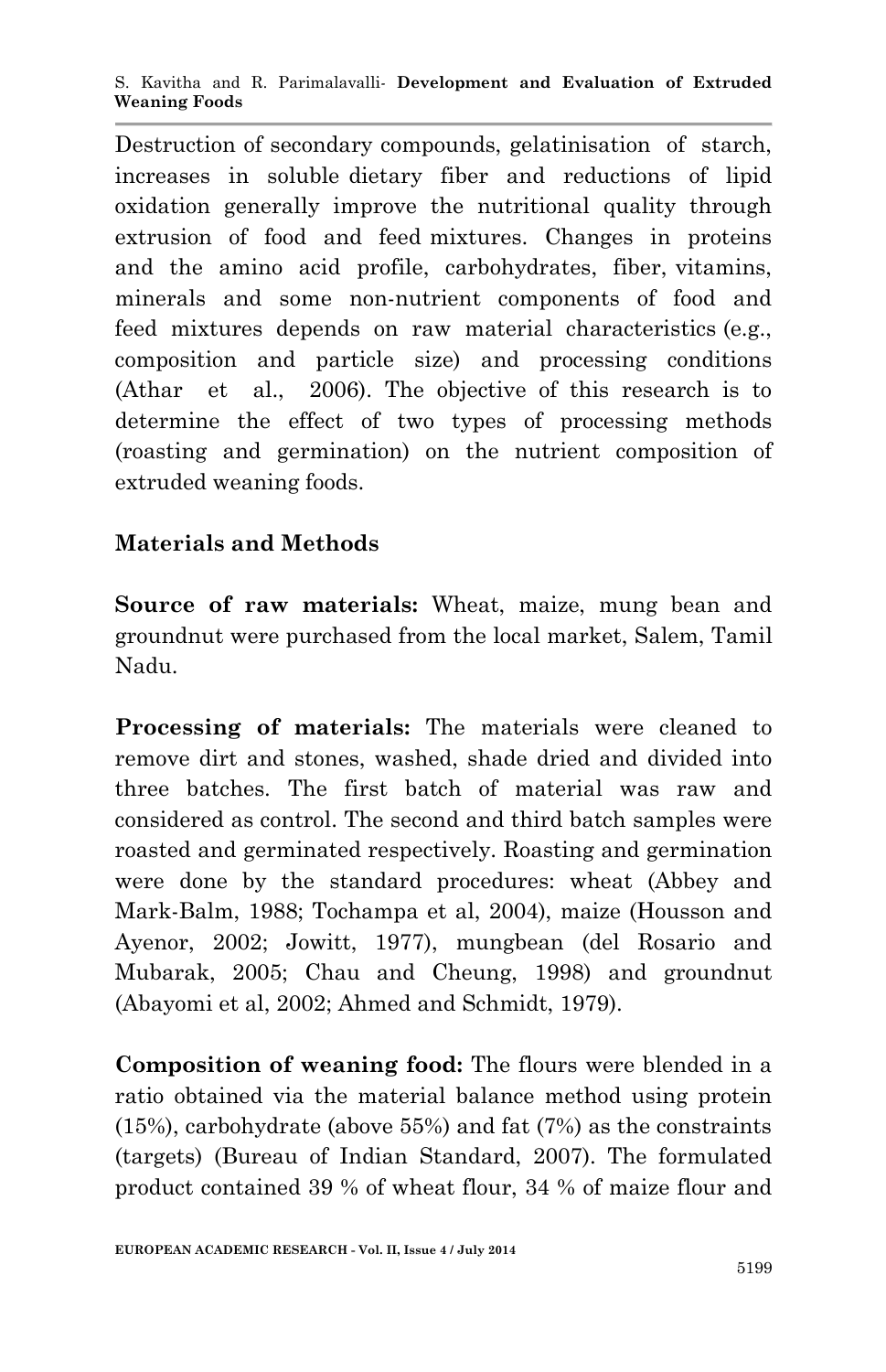14 % of mung bean flour 13 % of groundnut flour. The four different flours were milled to form a uniform mixture using a blender and sieved with 75 μm mesh.

**Extrusion Process:** The mixtures were cooked in a twin screw extruder at 130° C with a pressure of 300 psi. The extruder specifications were 10.01 mm for the barrel bore diameter, 12.5 mm for screw length, 9.01 mm for screw diameter and 1.27 mm for opening. The formulations were fed manually into the extruder through the feed hopper, keeping the flights of the screw filled to preclude accumulation of the formulation in the hopper. The hot extrudates were dried for 10 min at 60℃ to have better crispness in final extruded product.

**Chemical analysis:** The samples of the three extruded weaning foods were separately analyzed for proximate composition using the official standard methods. Moisture content of the extrudates was determined by Association of Official Analytical Chemists method (AOAC, 1990). The gross energy values were estimated by multiplying the crude protein, fat and carbohydrate by their at water values of 4, 9 and 4 kcal/g respectively. Protein content was estimated from the crude nitrogen content of the sample determined by the MicroKjeldhal method  $(N \times 6.25)$  (AOAC, 1990). Fat content of the samples was estimated by Soxhlet method given by American Oil Chemists Society (AOCS, 1981). Carbohydrate was calculated by difference method. Crude fiber content of the samples was determined by the procedure given by Association of Official Analytical Chemists (AOAC, 1990). Total ash was determined using procedure given by Association of Official Analytical Chemists method (AOAC, 1984).

**Physical parameters:** Physical parameters like length, diameter, density, expansion ratio of the selected extruded products were recorded. Ten samples each of the different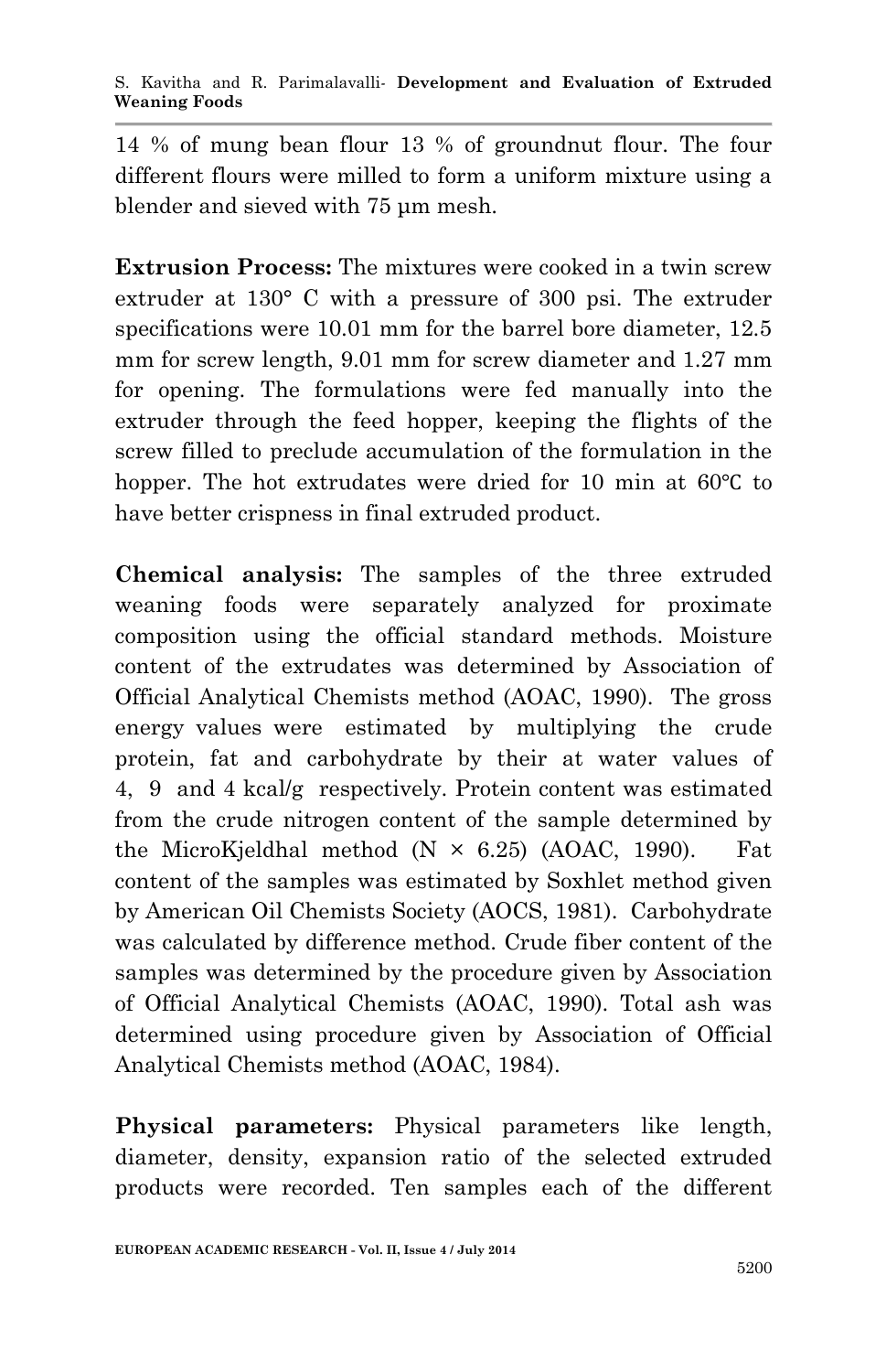S. Kavitha and R. Parimalavalli*-* **Development and Evaluation of Extruded Weaning Foods**

products were taken for measurement and mean of the ten values were recorded. Length and diameter was of the selected extrudates measured using digital vernier calipers in millimeters (Yamayo, Digimatic Caliper). Radial expansion of the selected extrudates at different portions was measured using vernier calipers and an average of 10 measurements was recorded. The expansion ratio was calculated based on the cross sectional diameter of the extrudate and the extruder die. It is expressed by average of diameter of 10 extrudates divided by diameter of the die used (Singh et al., 2000). Bulk density was determined by filling a one liter measuring cylinder with the selected extrudates slightly above the liter mark. The cylinder was tapped 12 times till the products measured up to the liter mark. The weight of the extrudates was taken and it was calculated as Bulk density= Weight (g)/Volume (mL).

### **Statistical analysis**

All statistical analyses were performed using the SPSS version 15.0. For the nutritive composition and physical properties, descriptive statistics (means and standard deviations), and analysis of variance (ANOVA) were used to determine differences among the samples. Duncan's multiple range test (P< 0.05) was performed for multiple comparisons.

### **Results and Discussion**

The proximate composition of foods are necessary for life as they act as sources of nutrition to both humans and animals or structural components of large molecules with specific functions as stated in recommended daily allowance (Olapade and Aworh, 2012). The results of proximate composition analysis of the extruded are presented in Table – 1.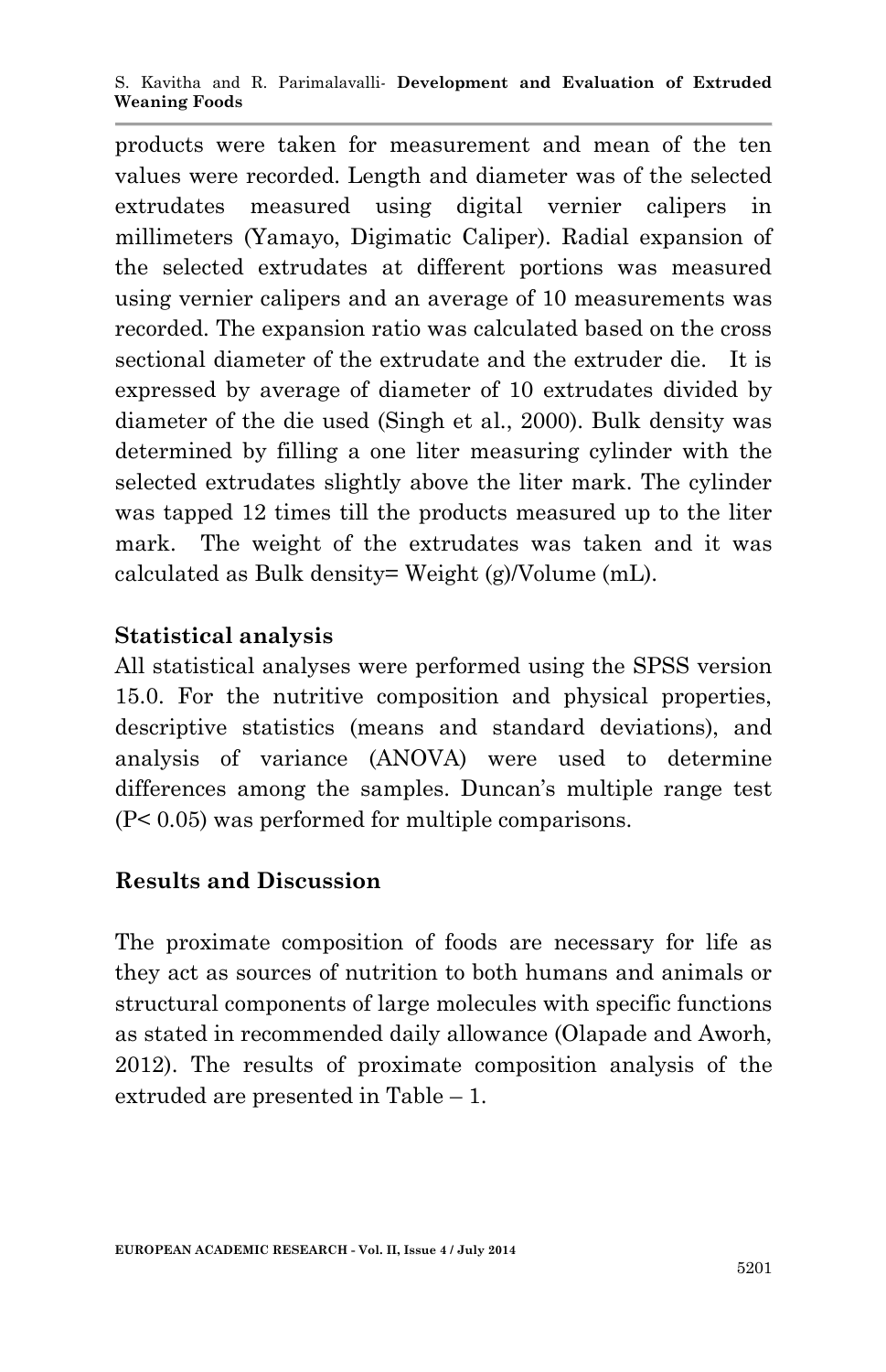S. Kavitha and R. Parimalavalli*-* **Development and Evaluation of Extruded Weaning Foods**

| Proximate                | <b>CEWF</b>                     | <b>REWF</b>                     | <b>GEWF</b>                   |  |  |  |
|--------------------------|---------------------------------|---------------------------------|-------------------------------|--|--|--|
| Composition              |                                 |                                 |                               |  |  |  |
| Moisture $(g)$           | $3.88 \pm 0.65$ <sup>a</sup>    | $2.40\pm0.78$ <sup>b</sup>      | $4.10\pm1.02$ <sup>c</sup>    |  |  |  |
| Energy (Kcal)            | $370.69 \pm 26.35$ <sup>a</sup> | $390.26 \pm 35.12$ <sup>b</sup> | 411.15 $\pm$ 27.25 $\degree$  |  |  |  |
| Protein $(g)$            | $16.12 \pm 2.18$ <sup>a</sup>   | $18.03 \pm 1.32$ <sup>b</sup>   | $21.24 \pm 2.60$ c            |  |  |  |
| $\text{Fat}(\mathbf{g})$ | $6.92 \pm 1.02$ <sup>a</sup>    | $5.23 \pm 0.68$ b               | $5.37 \pm 0.89$ c             |  |  |  |
| $Carbo$ hydrates $(g)$   | $60.23 \pm 3.56$ <sup>a</sup>   | $54.45\pm4.58$ <sup>b</sup>     | $50.02 \pm 4.67$ c            |  |  |  |
| Fibre $(g)$              | $2.46\pm0.48$ <sup>a</sup>      | $2.17\pm0.36b$                  | $2.79 \pm 0.47$ c             |  |  |  |
| Ash $(g)$                | $1.85 \pm 0.12$ NS              | $1.88 \pm 0.15$ <sup>NS</sup>   | $1.82 \pm 0.19$ <sup>NS</sup> |  |  |  |

**Table – 1. Proximate composition of the extruded weaning foods**

Results are mean  $\pm$  SD of triplicate analysis. Means in rows with different letters are significantly different (p< 0.05). CEWF – Control Extruded Weaning Food, REWF – Roasted Extruded Weaning Food, GEWF – Germinated Extruded Weaning Food

Moisture is one of the variables that is most influential in modifying the physical properties of extruded products (Avin and others 1992). Moisture content of GEWF was the highest  $(4.10\pm1.02)$  followed by CEWF  $(3.88\pm0.65)$  and RWF (2.40±0.78). Moisture content of all the extrudates varied from 2.40 to 4.10g that is the desired level for extruded snacks in order to maintain the crispness. These values are within the range reported by other investigators (Dansby and Bowell-Benjamin, 2012; Kocherla et al, 2012).The moisture of extrudates was found to be directly related to feed moisture (Falcone and Phillips, 1988). The moisture content of extruded products is complex and may be dependent on factors such as the initial feed moisture content, water binding capacity, and heat of vaporization (Park and others 1993).

Protein content was significantly  $(p<0.05)$  higher in GEWF than REWF and CEWF. This observation agreed with other scientific findings that processing techniques such as germination and roasting improved the nutritional quality of the food products, particularly in terms of protein content (Enujiugha et al., 2003; Fasasi, 2009). Higher protein content in GEWF was probably due to change in protein content during malting due to losses of carbohydrates through oxidation during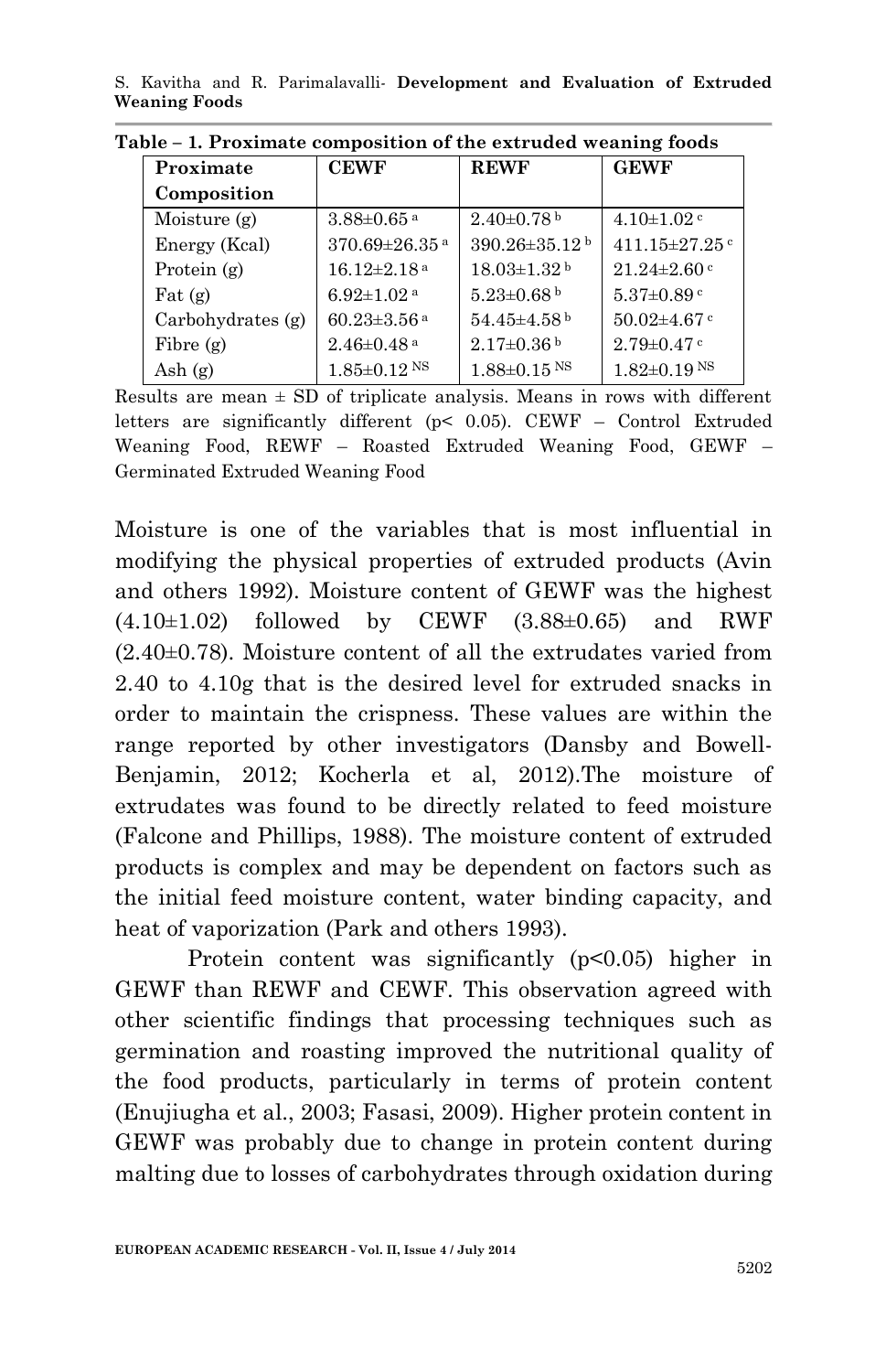germination and loss of low molecular weight during soaking and rinsing of grains (Kumari and srivastava, 2000).

Carbohydrate and energy values of the extruded samples ranged between  $50.02 \pm 4.67$  and  $60.23 \pm 3.56\%$ . 370.69±26.35 and 411.15±27.25 Kcal, respectively. The carbohydrate content of GEWF was lower than CEWF and REWF samples; this is due to the utilization of fat and carbohydrate for biochemical activities of the germinating seeds (Wang et al, 1997). This result is corroborated with Issac and Koleosho (2012) who stated that carbohydrate content and energy content of the raw and germinated extruded samples ranged between 53.95 and 61.73g/100g and 430.15 to 451.27 Kcal, respectively. Though the carbohydrate and fat contents were decreased in processed food the energy value was higher, because the protein content was significantly increased.

Ash content of REWF was higher than CEWF and GEWF. Total ash determines the level of mineral element present in the samples. Roasting caused an increase in ash content due to volatilization of organic content (Obatolu and Cole, 2000). The level of ash in food is an important nutritional indicator for mineral density and also a quality parameter for contamination (Lee et al, 2007). These minerals may include calcium, potassium, phosphorus, iron, sodium, zinc, and magnesium and others at varying amounts. The observed decrease in ash content of GEWF during germination might be due to leaching of minerals during steeping and washing (Inyang and Zakari, 2008).

Fat content of CEWF was significantly  $(p<0.05)$  higher than REWF and GEWF. This result is supported by Issac and Koleosho (2012) who indicated that fat content of raw extruded food was  $4.63 \pm 0.51$ g and germinated extruded food was  $3.60 \pm 0.51$ 0.01g. The observed decrease in fat content during germination might be attributed to the increased activities of the lipolytic enzymes during germination, which hydrolyze fats to fatty acids and glycerol. Fibre content of GEWF was significantly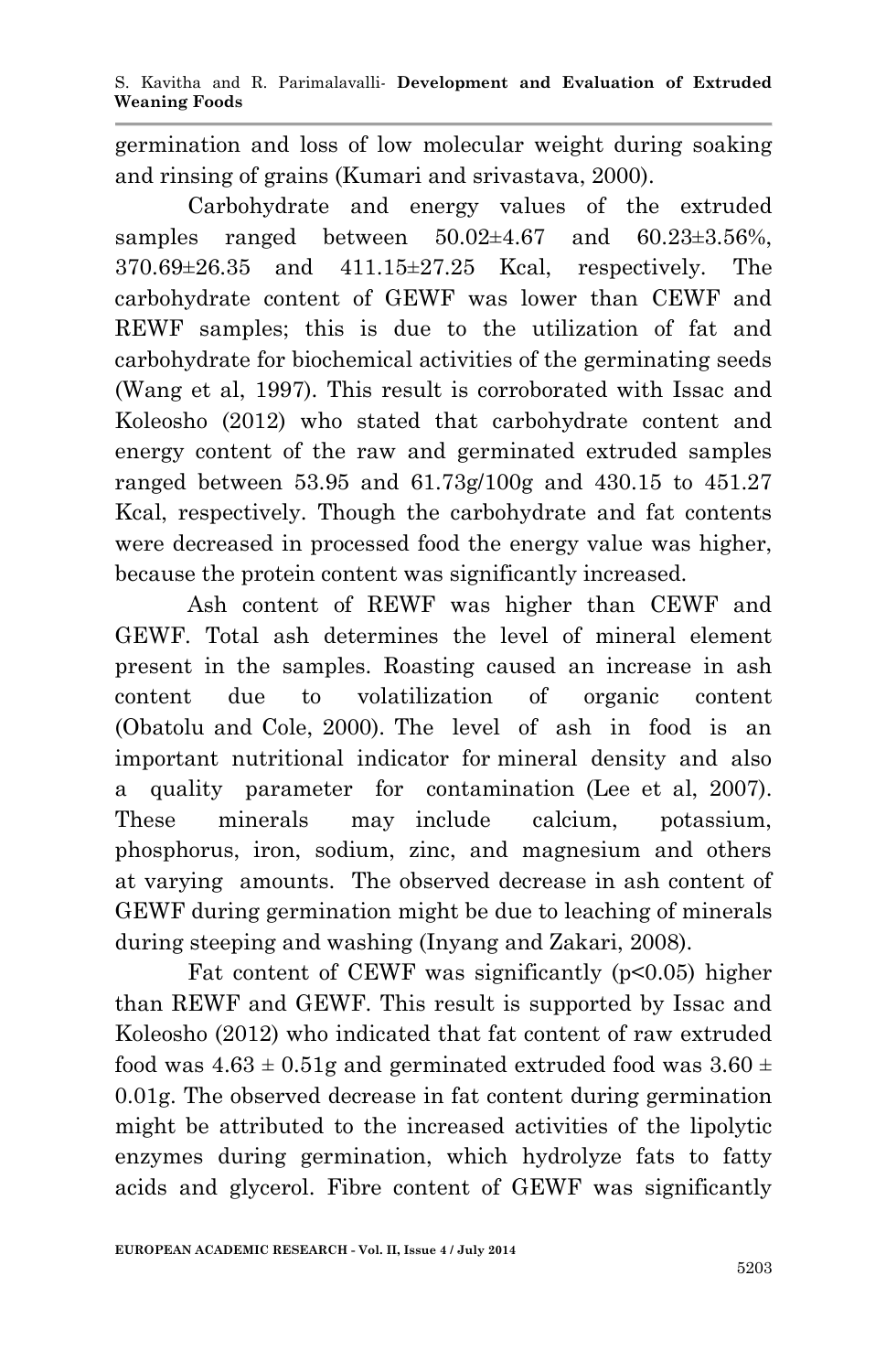S. Kavitha and R. Parimalavalli*-* **Development and Evaluation of Extruded Weaning Foods**

(p<0.05) higher than CEWF and REWF. This result is supported by Issac and Koleosho (2012) who indicated that fibre content of raw sample was  $2.28 + 0.02$  g and germinated sample was  $3.03 + 0.03$  g.

### **Physical parameters of the extruded weaning foods**

Physical parameters of extruded weaning foods are reported in Table 2. Length of REWF and GEWF significantly decreased when compared to CEWF. Among the extruded products, CEWF showed highest diameter (1.60 mm) when compared to REWF (1.47mm) and GEWF (1.42 mm). Puffing property had been declined due to processing. Similar results are found in extruded products made with sweet whey solids (Onwulata et al. 1998; Onwulata et al., 2010). Nelson (2003) and Berrios (2010) reported that increasing the protein levels will lead to decrease in diameter and expansion ratio of the extrudates.

| Weaning     | Length                       | <b>Diameter</b>              | Bulk density                 | Expansion                    |
|-------------|------------------------------|------------------------------|------------------------------|------------------------------|
| Foods       | (mm)                         | (mm)                         | (g/ml)                       | Ratio                        |
| <b>CEWF</b> | $4.94 \pm 0.64$ <sup>a</sup> | $1.60 \pm 0.30$ <sup>a</sup> | $0.96 \pm 0.02$ <sup>a</sup> | $3.64 \pm 0.13$ <sup>a</sup> |
| <b>REWF</b> | $3.88 \pm 0.85^{\rm b}$      | $1.47 \pm 0.20$ <sup>a</sup> | $0.94 \pm 0.01$ <sup>a</sup> | $3.03 \pm 0.57$ b            |
| <b>GEWF</b> | $3.71 \pm 0.54$ c            | $1.42 \pm 0.23$ <sup>a</sup> | $0.98 \pm 0.02$ <sup>a</sup> | $2.43 \pm 0.27$ c            |
| F ratio     | $9.36*$                      | 0.09 <sup>NS</sup>           | 0.77 <sup>NS</sup>           | $8.02*$                      |

**Table – 2 Physical parameters of the extruded weaning foods**

Results are mean  $\pm$  SD of triplicate analysis. Means in rows with different letters are significantly different ( $p<$  0.05). CEWF – Control Extruded Weaning Food, REWF – Roasted Extruded Weaning Food, GEWF – Germinated Extruded Weaning Food

Bulk density is a measure of heaviness of the sample (Oladele and Aina, 2007). Increase in bulk density is desirable in that it offers greater packaging advantage as greater quantity maybe packed within constant volume (Molina et al., 1983).However, low bulk density is desirable in the preparation of infant and weaning foods. GEWF had a bulk density of 0.98 g/ml, which was not significantly different of that of CEWF (0.96g/ml) and REWF (0.94 g/ml) as shown in Table 2. Stojceska et al. (2009)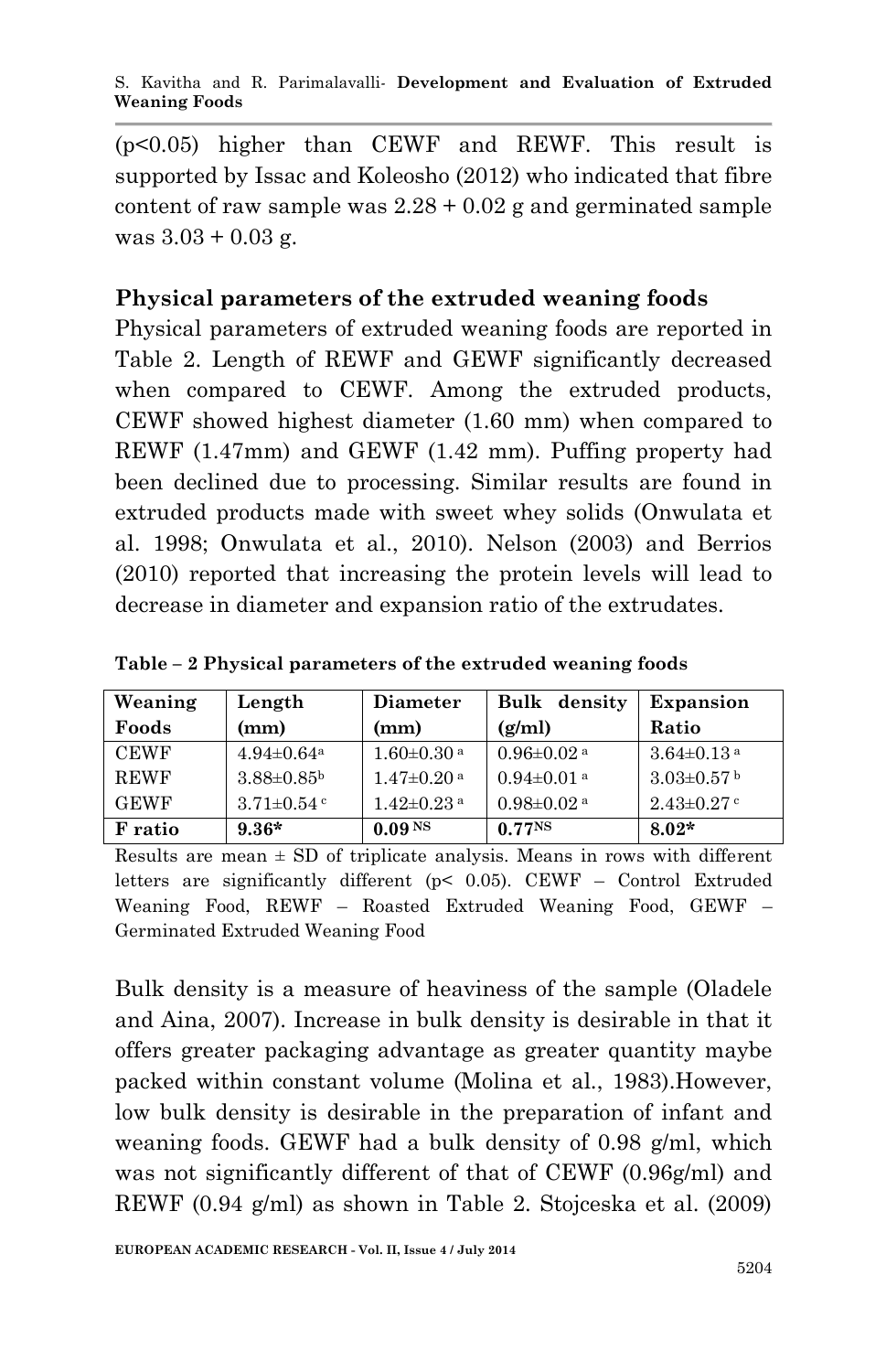reported that bulk density is highly correlated to the moisture content of the product during extrusion. Onwulata et al (2001), Onwulata et al (2001 b) and Veronica et al (2006) observed that as fibre and protein-rich materials are added to starchy materials, the density of expanded product is increased.

Expansion Ratio (ER) is an important characteristic of extruded products. Extrudates degree of expansion is closely linked to the size, number and distribution of air cells within the material (Suknark et al., 1997). CEWF had significantly (p< 0.05) high expansion ratio than REWF and GEWF. This result is similar to the ones shown by Iwe et al (1998) but was different than those reported by Balandran-Quintana et al (1998). During the extrusion process, fat componenets act as lubricants, reducing the degree of cooking and consequently the expansion ratio (Bhattacharya and Hanna, 1988).

## **Conclusion**

Germinated extruded weaning food had higher content of protein and energy than roasted and control extruded weaning foods. The germinated extruded weaning food was better in nutritional composition when compared to other two samples. Therefore extruded weaning food with processed cereal pulse mixture could be formulated to provide essential nutrients required by weanling infants at low cost. Since this study is limited to proximate composition, further biological study on the utilization o f the nutrients should be carried out.

### **Acknowledgement**

Financial support from the University Grants Commission (UGC), New Delhi for conducting this research work is gratefully acknowledged.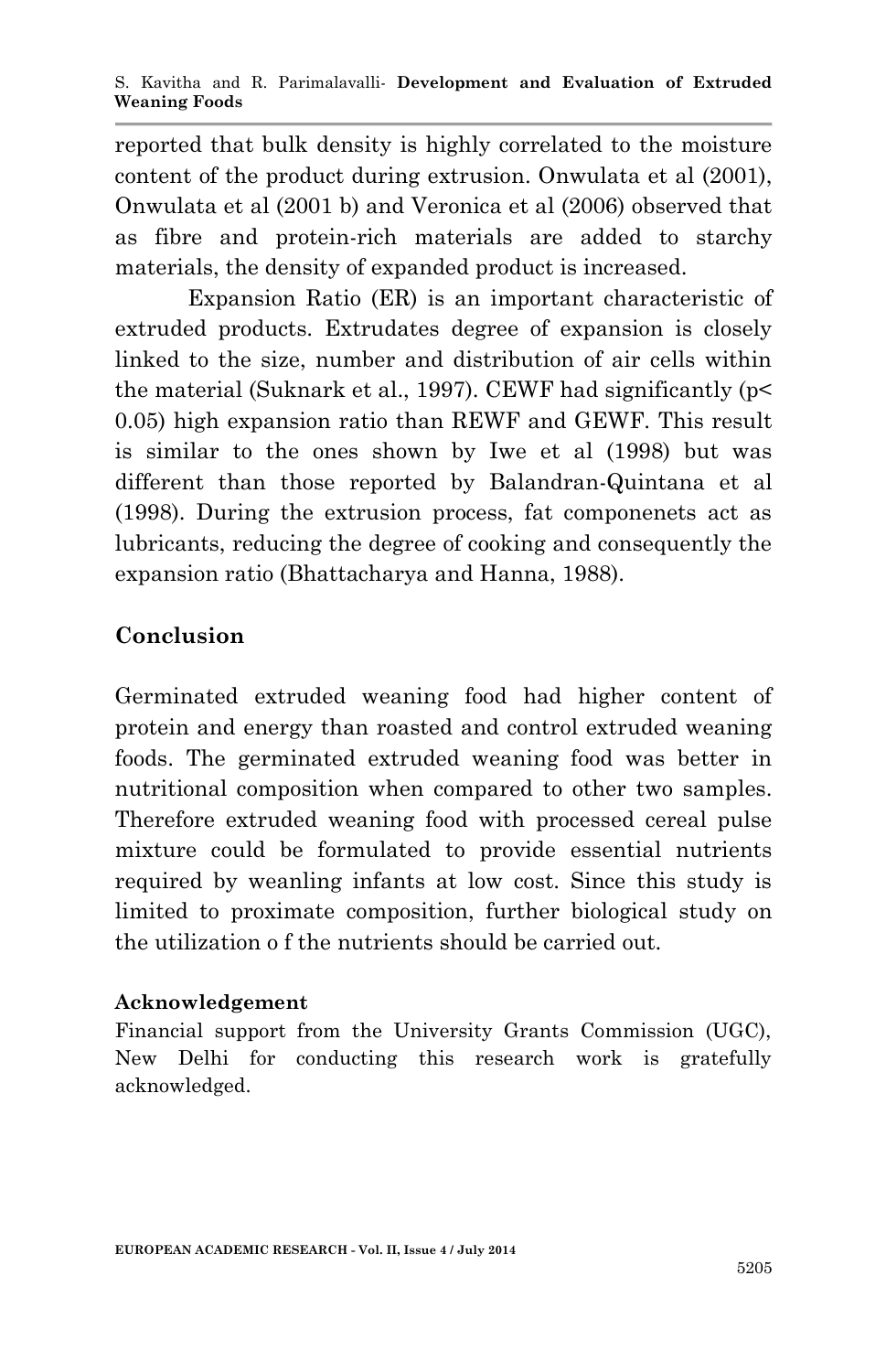#### **REFERENCES**

- Abayomi, P., Isaac, A. and Ayodele, O. 2002. "Effects of processing conditions and packaging materials on the quality attributes of dry-roasted peanuts." *J Food Sci. Agri.* 82: 1465-1471.
- Abbey, B. W. and Mark-Balm, T. 1988. "Nutritional quality weaning foods prepared from composite flours of maize, ungerminated and germinated cowpea." *Nutri. Rep. Int*. 38:519.
- Ahmed, E. M. and Schmidt, R. H. 1979. "Functional properties of peanut and soyabean proteins as influenced by processing method." *Peanut Sci* 6: 1–6
- [AOAC] Assn. of Official Analytical Chemists. 1984. *Official methods of analysis*. 14th ed. Washington, D.C.: AOAC.
- [AOAC] Assn. of Official Analytical Chemists. 1995. *Official methods of analysis*. 16th ed. Gaithersburg, Md.: AOAC Intl
- AOCS. 1981. *Official and tentative methods of the American Oil Chemists society.* 3<sup>rd</sup> edition. Illinois.
- Athar, N., Allan, H., Taylor, G., Clark, S., Harding, R. and McLaughlin, J. 2006. "Vitamin retention in extruded food products." *J. Food Compos. Anal*. 19: 379–383.
- Avin, D., Kim C.H., and Maga, J.A. 1992. "Effect of extrusion variables on the physical characteristics of red bean (Phaseolus vulgaris). Flour extrudates." *J Food Proc Pres* 6: 327–35.
- Balandran-Quintana, R.R., Barbosa-Canovas, G.V., Zazueta-Morales, J.J., Anzaldua Morales, A., and Quintero-Ramos, A. 1998. "Functional and nutritional properties of extruded whole pinto bean meal (Phaseolus vulgarisL.)." *J Food Sci*. 63:113–6.
- Bangoura, M. L. and Zhou, H. M. 2007. "Formulation and Nutritional Quality of Extruded Weaning Food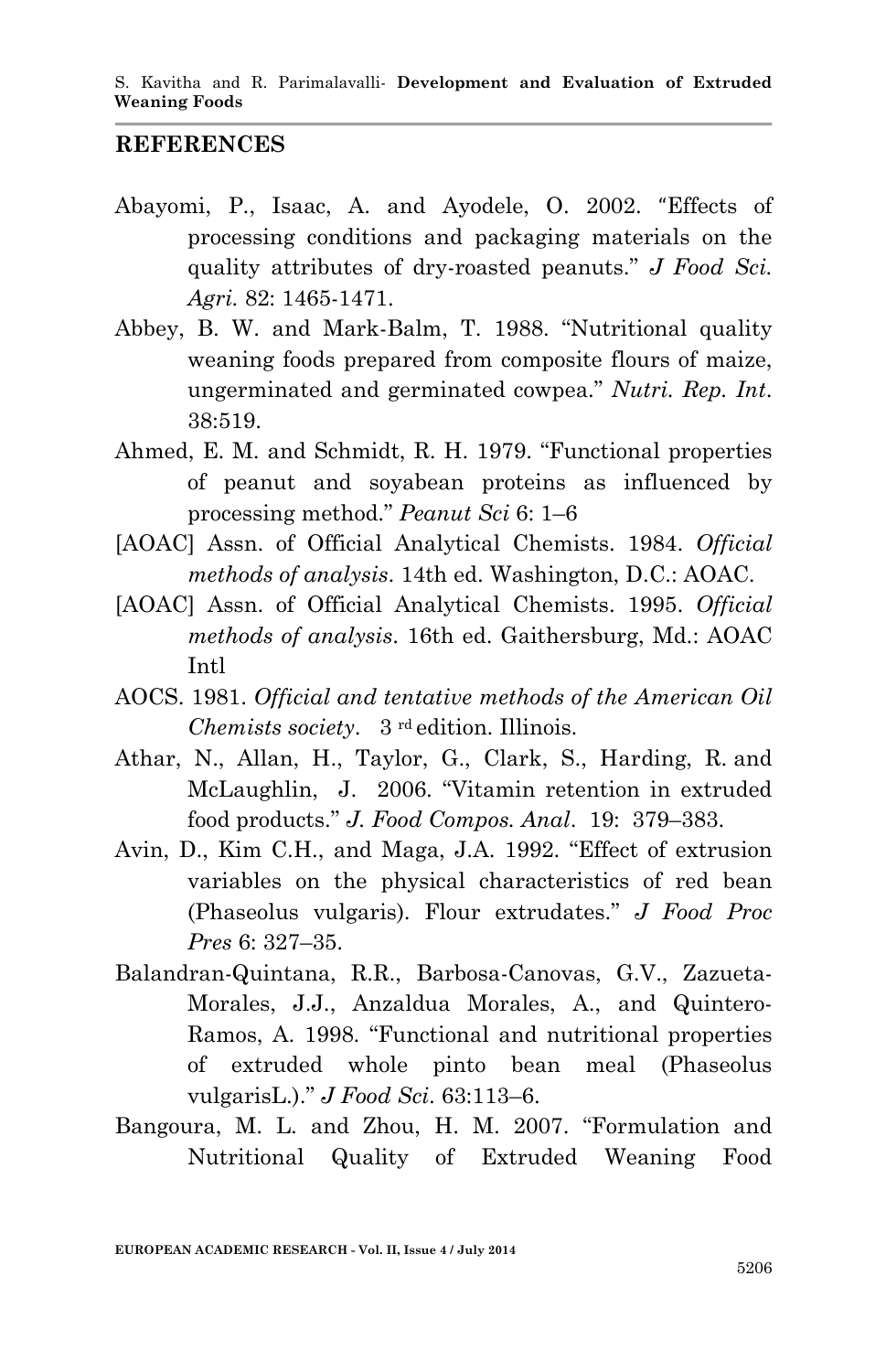Supplemented with whole Egg Powder." *American J of Food Tech*. 2 (6): 477-489.

- Berrios, J. J., Morales, P., Cámara, M., and Sánchez-Mata, M.C. 2010. "Carbohydrate Composition of Raw and Extruded Pulse Flours." *Food Res. Int*. 43 (2): 531-536.
- Chau, C. F. and Cheung, P. C. K. 1998. "Functional properties of flours prepared from three Chinese indigenous legume seed." *Food Chemistry* 61: 429–433.
- Dansby, M.Y. and Bovell-Benjamin, A.C. 2003. "Physical Properties and Sixth Graders' Acceptance of an Extruded Ready-to-Eat Sweet potato Breakfast Cereal. Sensory and Nutritive qualities of food."
- del Rosario, R. R. and Flores, D. M. 1981. "Functional properties of four types of mung bean flour." *J of Sci., Food and Agri.* 32: 175–180.
- Falcone, R.G. and Phillips, R.D. 1988. "Effects of feed composition, feed moisture, and barrel temperature on the physical and rheological properties of snack-like products prepared from sorghum flours by extrusion." *J Food Sci* 53:1464–9.
- Filli, K.B. and Nkama, I. 2007. "Hydration properties of extruded fura from millet and legumes." *Br. Food J.*, 109(1): 68-80.
- Housson, P. and Ayenor, G.S. 2002. "Appropriate processing and food functional properties of maize flour." *African J of Sci. and Tech.* 3 (1):126-121.
- Iwe, M.O., Van Zauilichem, D.J., Ngoody, P.O. and Ariahu, C.C. 2001. "Residence Time Distribution in a Single- Screw Extruder Processing Soy- Sweet Potato Mixtures." *Lwt.* 34 (7).
- Inyang, C.U. and Zakari, U.M. 2008. "Effect of germination and fermentation of pearl millet on proximate, chemical and sensory properties of instant "fura"- A Nigerian cereal food." *Pakistan J. Nutr*. 7(1): 9-12.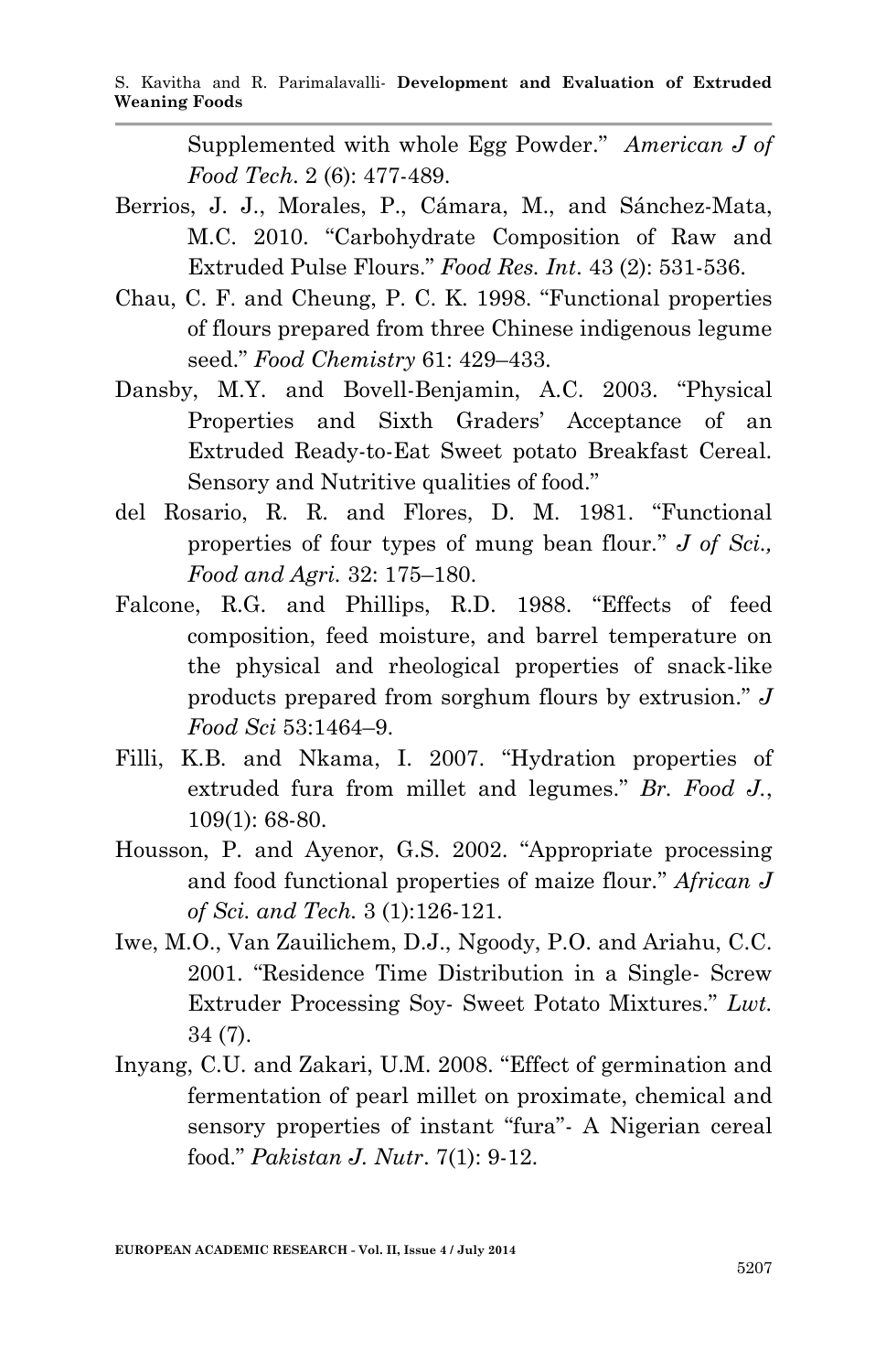- Inyang, C.U. and Zakari, U.M. 2008. "Effect of germination and fermentation of pearl millet on proximate, chemical and sensory properties of instant "fura"- A Nigerian cereal food." *Pakistan J. Nutr*. 7(1): 9-12.
- Jowitt, R.C. 1977. "Heat transfer in food processing applications of fluidization." *Chemical Engineering* (November): 779– 782.
- Kocherla, P., Aparna, K., and Lakshmi, D.N. 2012. "Development and evaluation of RTE (Ready to Eat) extruded snack using egg albumin powder and cheese powder." *Agric Eng Int: CIGR Journal* 14 (4): 179.
- Lee, Y.R., Kim, J.Y., Woo, K.S., Hwang, I. G., Kim, K. H., Kim, K. J., Kim, J. H., and Jeong, H. S. 2007. "Changes in the chemical and functional components of Korean rough rice before and after germination." *Food Sci. Biotech*. 16(6): 1006-1010.
- Mensa-Wilmot, Y., Phillips, R.D., and Sefa-Dedeh, S. 2001. "Acceptability of extrusion cooked cereal/legume weaning food supplements to Ghanaian mothers." *Int J Food Sci Nutr.* 52: 83–90.
- Molina, M., Braham, J.E. and Bressani, R. 1983. "Some characteristics of whole corn: whole soybean (70:30) and rice: Whole soybean (70:30) mixtures processed by simple extrusion cooking." *J. Food Sci*. 48: 434-437.
- Mubarak, A.E. 2005. "Nutritional composition and antinutritional factors of mung bean seeds (Phaseolus aureus) as affected by some home traditional processes." *Food Chemi*. 89: 489–495.
- Nelson, M. 2003. *Protein rich extruded snack foods using hydrolyzed proteins*. American Psychological Association. 1-55.
- Njongmeta, L.N.A., Ejoh, R.A., Mbofung, C.M. and Verhoef, M.J.R. 2003. "Weaning practices in the Adamawa Province of Cameroon." Second International Conference on Food-Based Approaches for a Healthy Nutrition of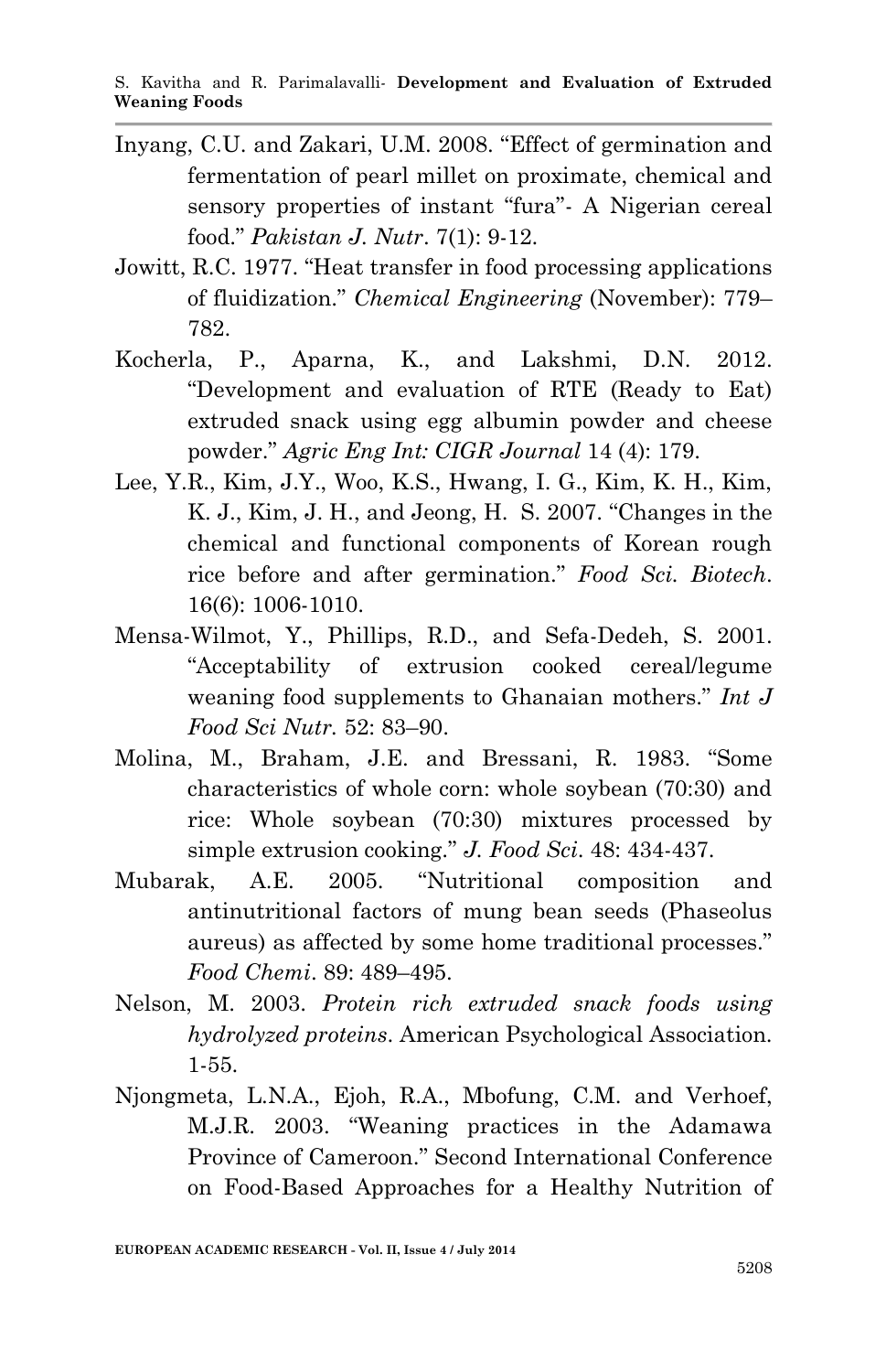West Africa, Ouagadougou, Burkina Faso, November, 23  $-28, 2003.$ 

- Obizoba, I. C. and Ati, J. J. 1991. "Effect of Soaking, sprouting, fermentation and cooking on nutrient composition and some anti-nutritional factors of sorghum seeds." *J. Plant Food. Hum. Nutri.* 41: 203 – 212.
- Oladele, A.K. and Aina, J.O. 2007. "Chemical composition and functional properties of flour produced from two varieties of tigernut (Cyperuys esculentus)." *Afr. J. Biotech*. 6: 2473-2476.
- Onwulata, C. I., Konstance, R. P., Smith, P.W., and Holsinger, V. H. 1998. "Physical Properties of Extruded Products as Affected by Cheese Whey." *J of Food Sci*. 63(5): 814-818.
- Onwulata, C. I. 2010. "Use of Extrusion-Texturized Whey Protein Isolates in Puffed Corn Meal." *J of Food Processing and Preservation* 34(2): 571-586.
- Park, J., Rhee, K.S., Kim, B.K., and Rhee, K.C. 1993. "Singlescrew extrusion of defatted soy flour, corn starch and raw beef blends." *J Food Sci*. 58:9–19.
- Potter, N. N. and Hotchloss, H. J. (1995): Fermentation and other uses of microorganisms in food science. C. B.S. Publishers India, 254 – 268
- Riaz, M. N. (2006). Extruded snacks. In: Hand book of food science, technology, and engineering. CRC press. 168(1) to 168(8).
- Singh, D., Chauhan, G. S., Tyagi, S. M., and Suresh, I. 2000. "Extruded snacks from composite of Rice brokens and Wheat bran." *Journal of Food Science Technology* 37(1): 1-5.
- Suknark, K., Phillips, R.D., and Chinnan, M.S. 1997. "Physical properties of directly expanded extrudates formulated from partially defatted peanut flour and different types of starch." *Food Res Int* 30:575–83.
- Stojceska, V., Ainsworth, P., Plunkett, A. and Ibanoglu, S. 2009. "The effect of extrusion cooking using different